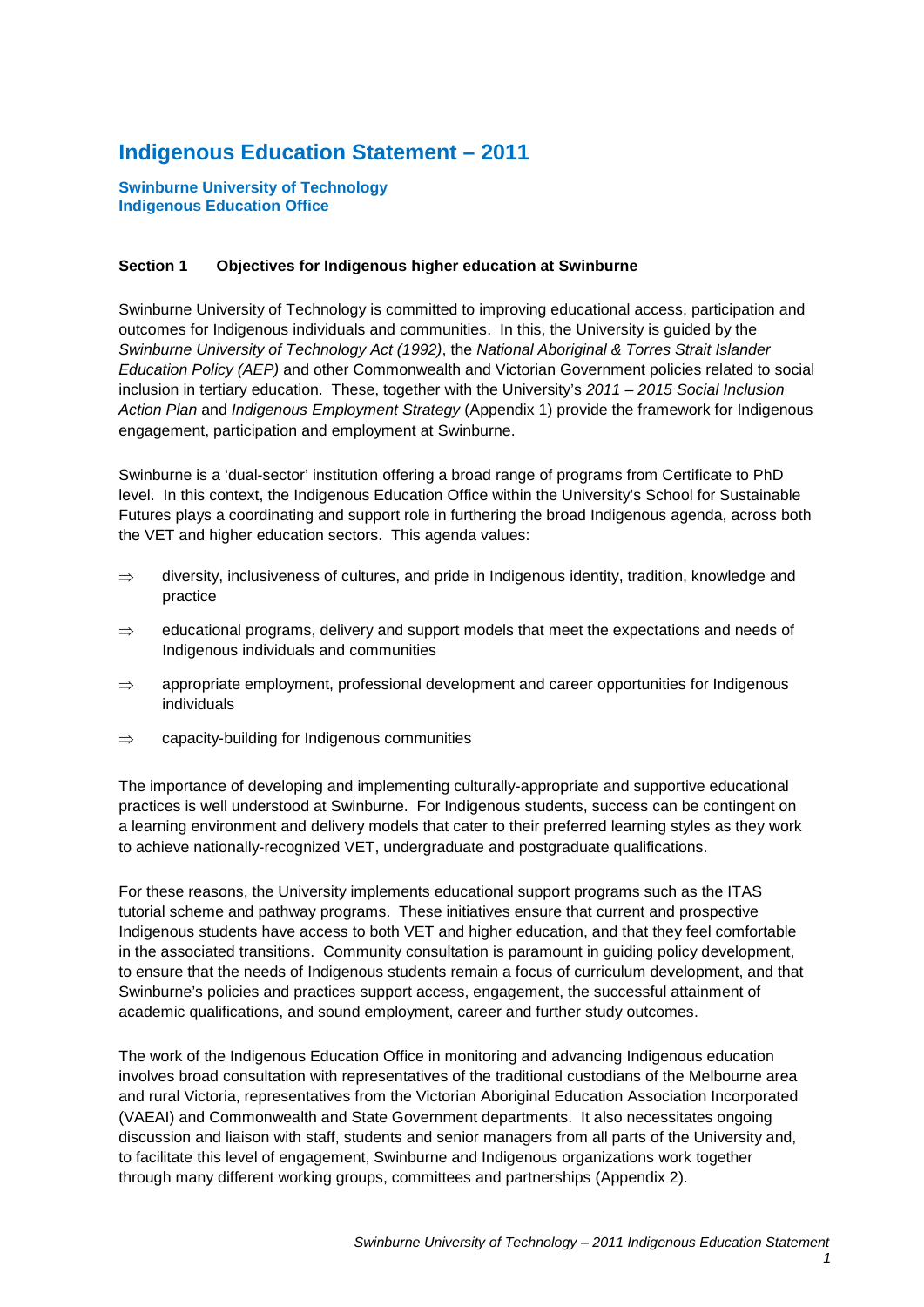# **Section 2 Achievement of National Aboriginal & Torres Strait Islander Education Policy (AEP) goals in 2009 and plans for future years**

# **2.1 To establish effective arrangements for the participation of Indigenous peoples in educational decision-making**

Through the Indigenous Education Office, the University is in direct, ongoing contact with Indigenous agencies and communities. This facilitates ongoing consultation and ensures that Indigenous interests are represented in the deliberations of reference committees and other committees and working groups. A particularly successful example of this in 2010 was delivery of the Certificate III in Community Services at Lake Tyers in Victoria. Program development and delivery was guided and supported by Lake Tyers community members, as well as representatives from Aboriginal Affairs Victoria and other government agencies

As noted in Section 1, Swinburne is actively involved in a number of Indigenous forums and community groups. Indigenous staff members are active on the boards of various external committees of management with direct involvement in regional Indigenous education and employment. Examples include the Healesville Indigenous Community Services Association, Healesville Indigenous Arts Enterprise, Eastern Region Indigenous Support Network, Gumeril Aboriginal Health Service Committee of Management, Eastern Health Aboriginal Advisory Committee of Maroondah Hospital, DHS Eastern Region Aboriginal Reference Group and Eastern Indigenous Gambling Group.

In 2010, Swinburne also entered into formal agreements with the Victorian Aboriginal Community Services Association Ltd (VACSAL) and Healesville Indigenous Community Services Association (HICSA). The overarching intention of these agreements is to work together to improve educational outcomes for Indigenous Australians, through the participating agencies.

Internally, the Director (Learning) of Swinburne's School for Sustainable Futures is a member of the University Council, the Council Campus Planning & Buildings Committee, the Board of the Swinburne Student Amenities Association, and various other management groups and committees including the University's Academic Senate (which replaced the former Academic Board and Board of TAFE Studies at the end of 2010). The Director, together with Indigenous Education Office staff, was also a member of a University-wide working group established early in 2010 to provide input into the development of Swinburne's *2011 – 15 Social Inclusion Action Plan*. This working group also included other Indigenous staff members, as well as the University's Deputy Vice-Chancellor (Academic), Deputy Vice-Chancellor (TAFE), Vice-President (Student & Corporate Services), Pro Vice-Chancellor (Learning & Teaching), Director (Human Resources), Director (Strategic Planning & Quality) and Director (Human Resources).

Membership of these internal and external committees provides a sharing of knowledge, expertise and resources that will ultimately deliver improved education and employment outcomes for local Indigenous communities. Thus, Indigenous programs at Swinburne continue to be informed on educational issues via these committees – programs are designed through them, taking account of the needs of all stakeholders whilst maintaining cultural integrity in instructional design and resource development. As well, Indigenous committee members provide valuable input into the ongoing formative evaluation of program delivery and assessment models.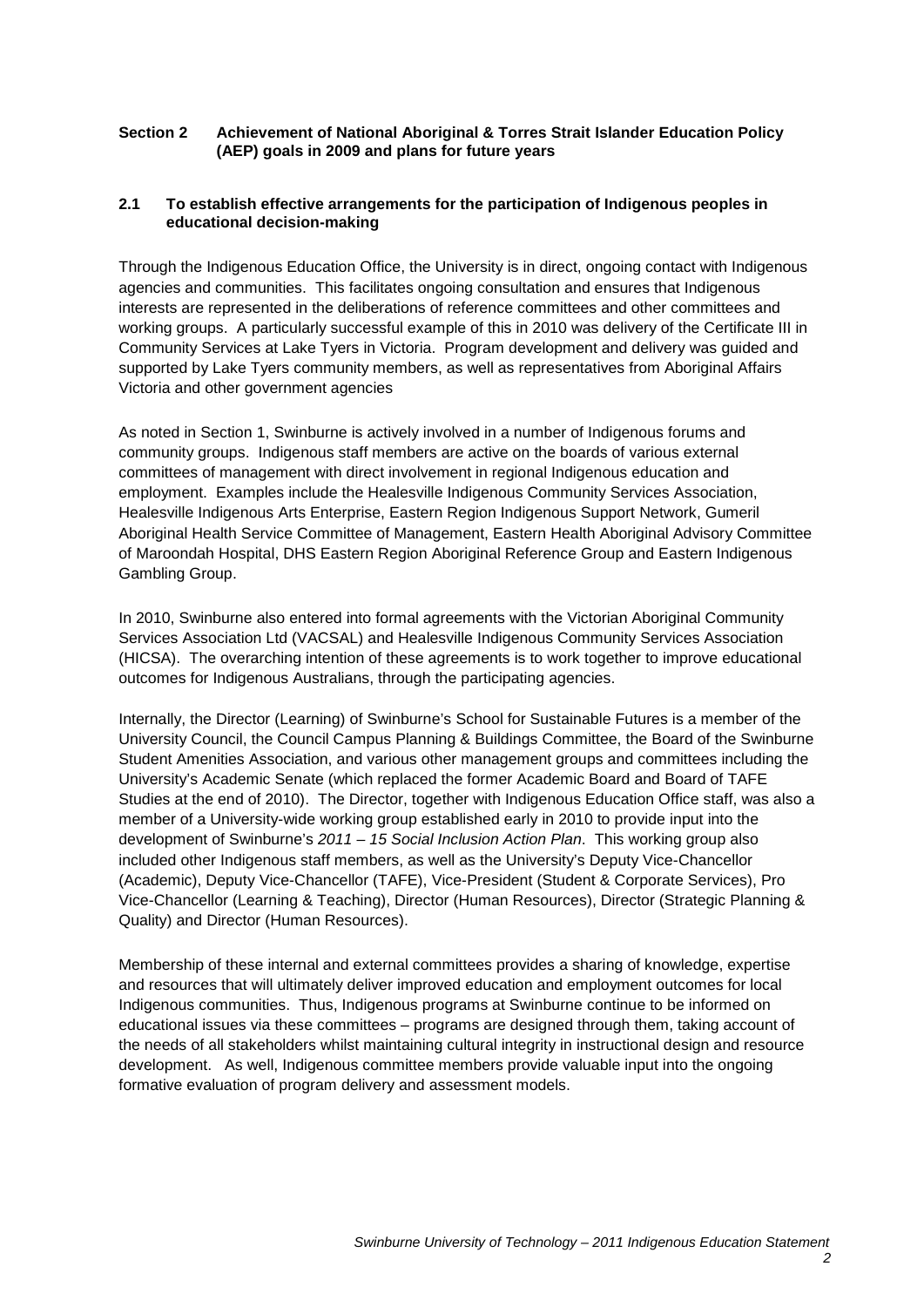# **2.2 To increase the number of Indigenous people employed as academic and nonacademic staff in Higher Education institutions**

In 2001, the University Council adopted a *Policy for the Employment of Indigenous Australians* in order to encourage and facilitate the employment of Indigenous people, but the following years saw only moderate success in terms of the Policy objectives. So, in 2007 Swinburne sought and obtained a STEP Grant to analyse performance in Indigenous employment and to re-develop the Policy through an appropriately consultative process. This project was conducted jointly by Swinburne's HR Unit and the Indigenous Education Office in 2008, under the leadership of Indigenous academic Dr Barry Judd. The resultant Indigenous Employment Strategy was approved by the University Executive Group early in 2009 (Appendix 1). It has four strategic goals, viz.:

- ⇒ To increase employment opportunities for Indigenous Australians via provision of on-the-job training and the establishment of a supportive and diverse culture
- ⇒ To increase Indigenous employees at Swinburne University of Technology
- $\Rightarrow$  To increase postgraduate educational opportunities for Indigenous Australians
- ⇒ To increase awareness of cross-cultural and Indigenous issues through diversity awareness training

For each of these goals, the Strategy specifies a number of actions. Appendix 1 provides a full list of these, but actions directly related to boosting Indigenous employment include the following:

- ⇒ Develop partnerships with feeder schools to capitalise on work experience programs and encourage Indigenous Australians to undertake work experience at Swinburne.
- ⇒ Attempt to negotiate a more flexible Indigenous Employment clause in the Academic and General Staff Certified Agreement to enable the direct engagement of Indigenous Australians as both employees and students through the use of traineeships.
- $\Rightarrow$  Appoint a traineeship coordinator to oversee the Indigenous trainees.
- $\Rightarrow$  Source and support Indigenous school leavers to undertake traineeships in entry level positions in partnership with trainee employers such as MEGT (Australia) Ltd, feeder schools and the Indigenous Education Office.
- $\Rightarrow$  Contact Indigenous students who have completed study in the past 3 4 years in order to use their stories or engage them as role models/mentors – especially in traineeship and apprenticeship areas – and provide scholarships for them to complete "Training and Assessment" qualifications so that they can teach on a flexible basis.
- ⇒ When vacancies arise or more staff are needed, convert trainees to employment positions.
- ⇒ Use Indigenous Education Office networks and community knowledge to assist HR to appoint an Indigenous Australian to oversee the key actions detailed in the Strategy including Indigenous recruitment, the facilitation, coordination and establishment of Indigenous networks, and the provision of advice on the expansion of Indigenous education initiatives.
- ⇒ Engage Indigenous leaders and elders as adjunct appointments within a relevant academic area such as the University's Institute for Social Research.
- ⇒ Review recruitment and appointment processes to remove barriers to Indigenous applicants via more flexible processes, and to collect relevant Indigenous recruitment/appointment data.
- ⇒ Recruit an Indigenous academic to a relevant academic area.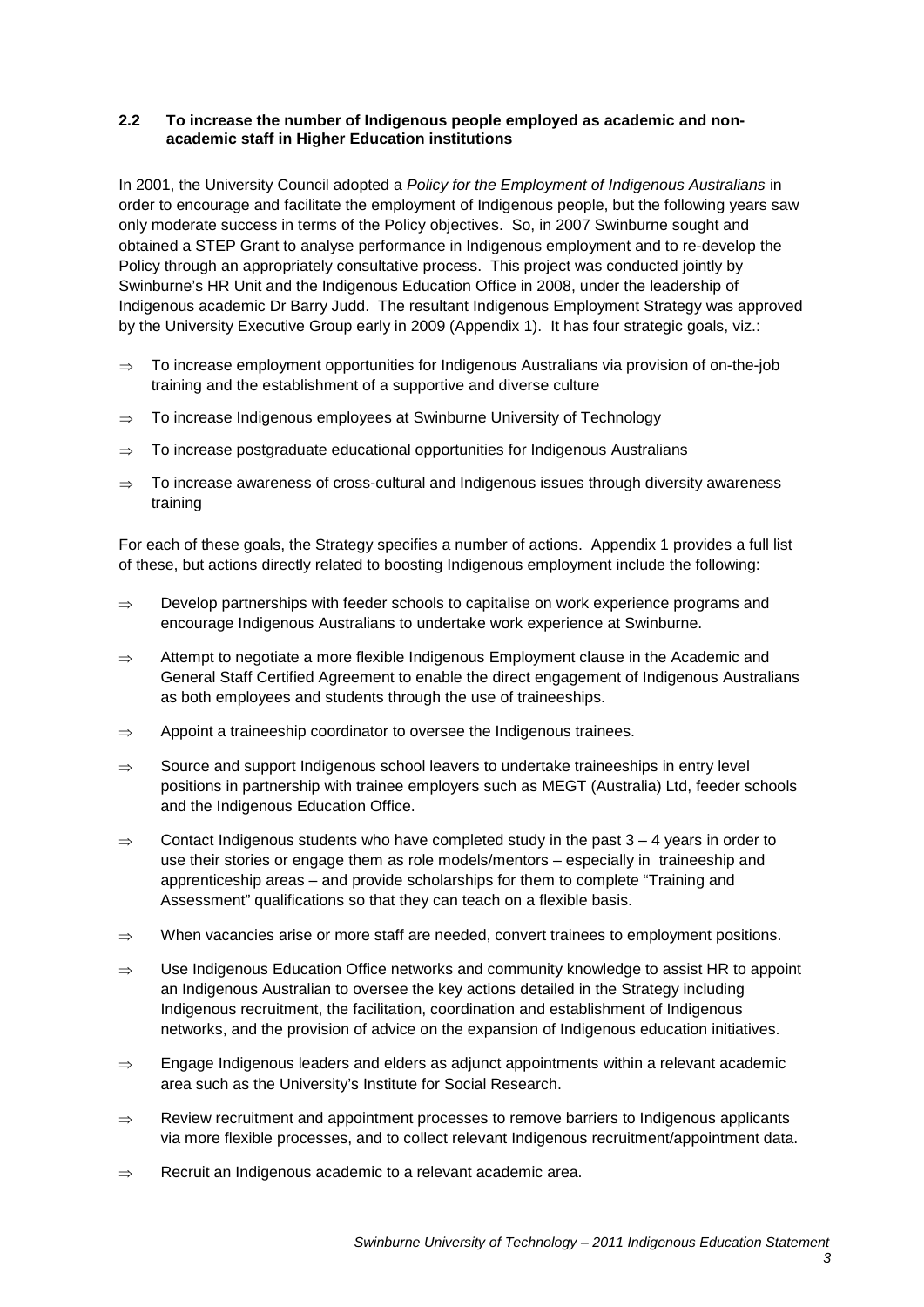- ⇒ Define the Indigenous field in the personal details form in Alesco (the core University HR system) to align with DEEWR reporting requirements.
- ⇒ Adopt employment conditions that better accommodate the specific cultural needs of Indigenous employees, such as the inclusion of cultural or extended family leave provisions.
- ⇒ In collaboration with educational leaders, identify areas of teaching and research where Indigenous Australian expertise can make a valuable contribution.
- ⇒ Establish a recruitment pool of Indigenous Australians including past and current students, and students from feeder schools.
- ⇒ Advertise relevant positions in national Indigenous media such as the *Koori Mail* and *National Indigenous Times*, and via local and regional email distribution lists.
- ⇒ Partner with peak Indigenous employers to develop a secondment program to support Indigenous Australians to gain tertiary work experience for up to 12 months.

In total, 15 individual Indigenous staff members were employed at Swinburne during 2010 – six in Higher Education, eight in TAFE and one in the corporate Student Operations area (Tables 1 and 2). With three exceptions, including one individual contracted as a digital narrative/graphic design specialist and another as a research assistant, these individuals were employed in academic/teaching roles.

| Organisational unit<br>Indigenous staff (n) |   | Indigenous<br>academic staff (n) | Indigenous<br>professional staff (n) |
|---------------------------------------------|---|----------------------------------|--------------------------------------|
| Faculty of Design                           | 3 |                                  |                                      |
| Faculty of Higher Education Lilydale        |   |                                  |                                      |
| School for Sustainable Futures              | 3 | 3                                |                                      |
| School of Health and Community              |   |                                  |                                      |
| <b>Student Operations</b>                   |   |                                  |                                      |
| Totals                                      | 9 | 6                                | 3                                    |

# **Table 1 Indigenous staff members – continuing and fixed term positions, Swinburne, 2010**

#### **Table 2 Indigenous staff members – casual positions, Swinburne, 2010**

| Organisational unit                  | Indigenous staff (n)<br>academic staff (n) |   | Indigenous<br>professional staff (n) |
|--------------------------------------|--------------------------------------------|---|--------------------------------------|
| <b>Faculty of Design</b>             |                                            |   |                                      |
| Faculty of Higher Education Lilydale |                                            | 2 |                                      |
| School of Health & Community         |                                            |   |                                      |
| School for Sustainable Futures       | 3                                          | 3 |                                      |
| Totals                               | 6                                          | 6 |                                      |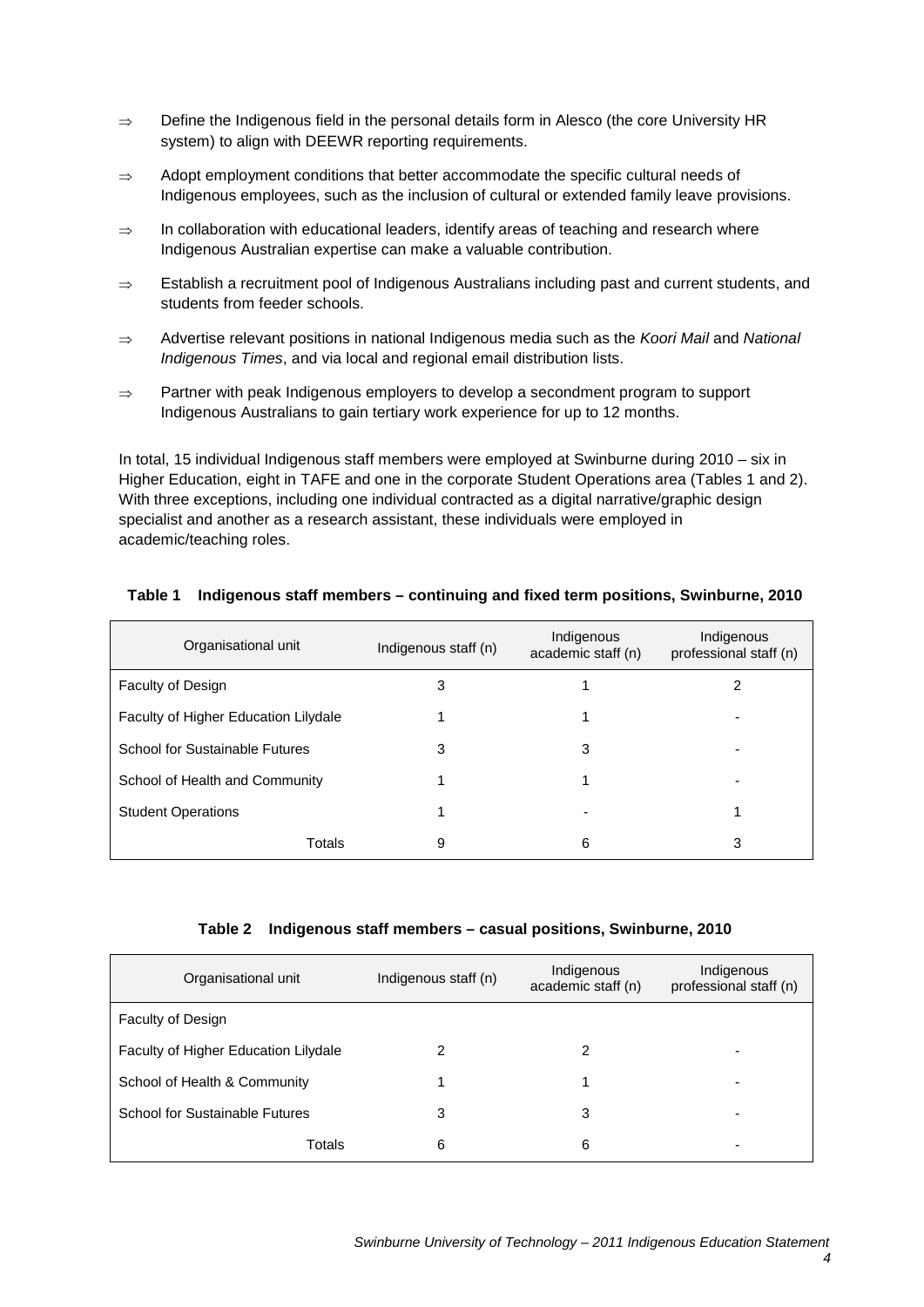# **2.3 To ensure equitable access for Indigenous students to higher education**

Swinburne facilitates access for Indigenous students through modified entry requirements via the Indigenous Special Admissions Scheme (ISAS), coupled with ongoing consultation to ensure that courses are relevant to community and individual needs. The ISAS allows Indigenous students to apply for special consideration of circumstances that include location, educational history, health and/or socio-economic disadvantage. (Students provide community and family contact details for the purposes of confirming Aboriginality.)

In 2010, 14 Indigenous students commenced study in higher education at Swinburne, a significant rise on 2009 (Table 3). Of these, 13 began study at undergraduate level.

|  | Table 3 Students commencing in higher education at Swinburne, onshore, 2009 and 2010 |  |
|--|--------------------------------------------------------------------------------------|--|
|--|--------------------------------------------------------------------------------------|--|

|                                                | 2009  | 2010  |  |
|------------------------------------------------|-------|-------|--|
| Aboriginal and Torres Strait Islander students | 8     | 14    |  |
| Other domestic students                        | 4,636 | 5,688 |  |
| International students                         | 3,148 | 2,588 |  |
| Totals                                         | 7.792 | 8,290 |  |

The University has developed a niche, within the TAFE Division, offering higher level (AQF5) programs to foster skill development that should ultimately facilitate success in transition to higher education. The main target group is Indigenous workers in community organizations and government departments. The Indigenous Education Office is active in partnering with the organizations concerned to build workforce skills that will contribute significantly to community capacity.

The development of pathways from VET to higher education is important in improving access to further educational opportunities. Swinburne makes use of its 'intersectoral advantage' in this regard, successfully delivering TAFE programs (often in the workplace or through blended delivery options that incorporate residential and non-residential workshops) for Indigenous cohorts in areas including business, community development, education, youth work and governance.

In order to provide an additional pathway from TAFE to higher education, development of an Advanced Diploma of Community Leadership & Development neared completion in 2010, under Swinburne's delegated authority from the Victorian Registration & Qualifications Authority. This course will provide a high level qualification and a new pathway to higher education for Indigenous students. Targeted primarily at existing workers in Indigenous agencies, government and the not-forprofit sector who already have certificate IV and/or diploma level credentials, the new program articulates to a Bachelor of Social Science degree with 18 months to complete.

There is also a desire at Swinburne to increase access to postgraduate study for Indigenous people, and a targeted academic scholarship scheme is being implemented, beginning with the Faculty of Design, to overcome barriers to study at this level. Current Indigenous students are encouraged to apply for the scholarships, with support and mentoring offered to enable recipients to undertake sessional teaching and research. The intention is that some will develop the knowledge, skill and desire to pursue an academic career on completion (Appendix 1).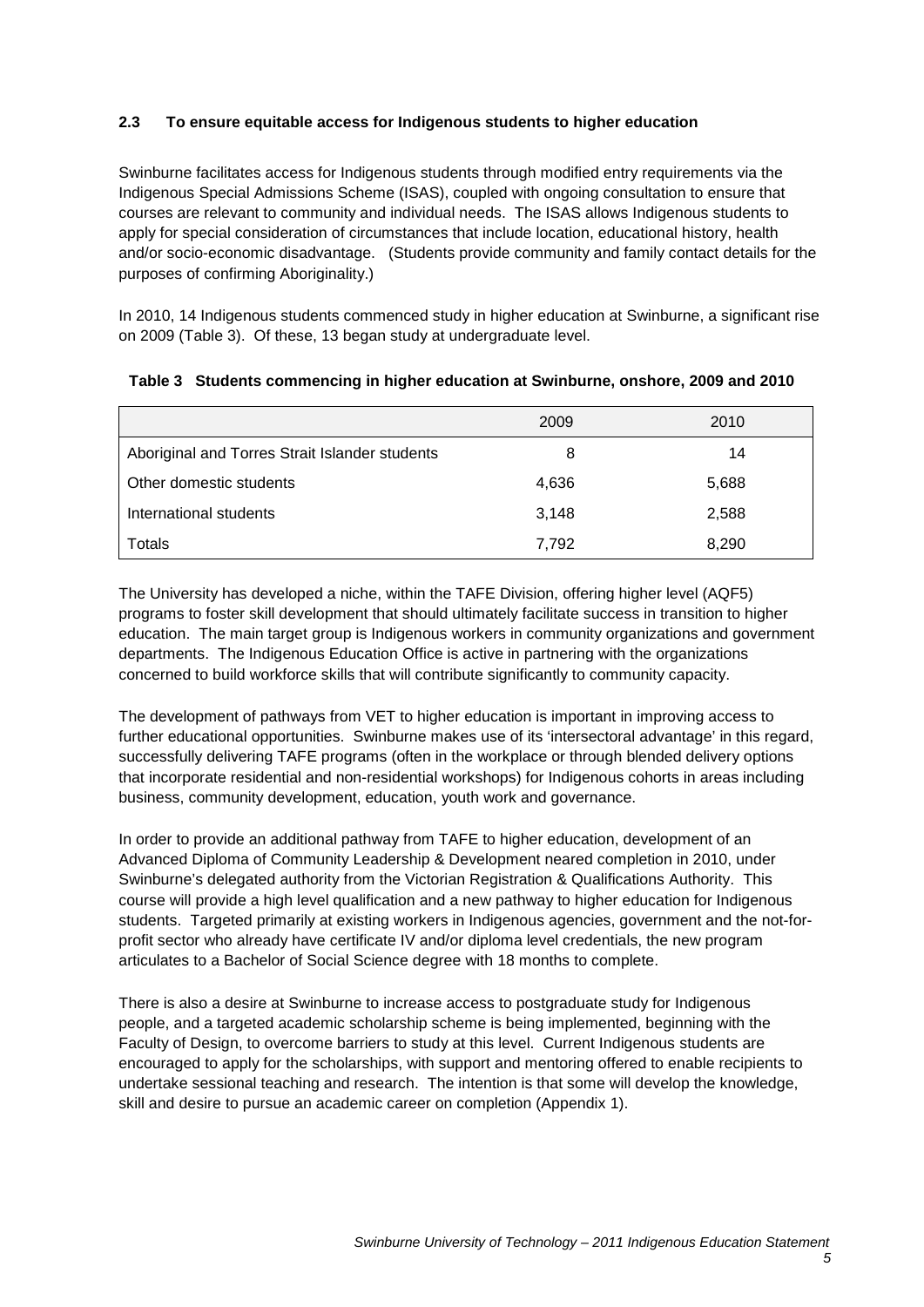# **2.4 To achieve participation of Indigenous students in higher education at rates commensurate with those of other Australians**

Swinburne is committed to building the participation of Indigenous students in tertiary education, via ongoing community consultation and the development and delivery of both 'Indigenous' and mainstream TAFE and higher education programs. In 2010, 442 Indigenous students (self-identified at enrolment) completed 131,350 student contact hours (SCH) of accredited VET training through Swinburne – 182.4 EFTSL of load when total SCH is divided by 720, as is the convention).

Most of the enrolments were in community services/development, emergency/medical response, sport and recreation, social housing, youth work, governance and general education/foundation skills. One of Swinburne's Diploma of Youth Work graduates, Mr Rory Smeaton, received the Australian Indigenous Student of the Year Award in 2010.

Indigenous traineeships with qualifications from Certificate II to Certificate IV level are a feature of Swinburne's provision, in areas including financial services, business and IT. Effective liaison with employers ensured that these trainees developed important employability skills, and in 2010 a generic cross-cultural competency was added to all Indigenous traineeship programs. Delivery of this competency features a sharing of cultural experiences with Indigenous students in Canada, and in 2010 this program won a global partnerships award in recognition of the work undertaken by Swinburne and SunChild E-Learning, the First Nation Canadian partners.

In recent years, participation by Indigenous students in higher education at Swinburne has been stable at *c.* 25 – 30 enrolments, and traditionally greatest in Management & Commerce programs (Tables 4 & 5). In 2010, however, there were increased enrolments in both the Creative Arts and Society & Culture broad fields of education.

|                                                | 2009   | 2010   |  |
|------------------------------------------------|--------|--------|--|
| Aboriginal and Torres Strait Islander students | 27     | 29     |  |
| Other domestic students                        | 12,992 | 13,368 |  |
| International students                         | 5,367  | 6,634  |  |
| Totals                                         | 18,386 | 20,031 |  |

# **Table 4 Student enrolments in higher education at Swinburne, onshore, 2009 and 2010**

# **Table 5 Aboriginal & Torres Strait Islander enrolments in higher education at Swinburne, onshore, by broad field of education, 2006 – 2011YTD**

| <b>Broad field of education</b> | Student enrolments (n) |          |                   |      |          |                |
|---------------------------------|------------------------|----------|-------------------|------|----------|----------------|
|                                 | 2006                   | 2007     | 2008              | 2009 | 2010     | <b>2011YTD</b> |
| <b>Creative Arts</b>            | 4                      | 3        | 5                 | 6    | 9        | 6              |
| Engineering, etc.               |                        | 4        | 4                 | 5    | 4        | 6              |
| Health                          |                        | 1        | 0                 | 0    | $\Omega$ | 0              |
| Information Technology          |                        | 2        | 1                 | 0    |          |                |
| Management & Commerce           | 7                      | 9        | $12 \overline{ }$ | 10   | 6        | 6              |
| Natural & Physical Sciences     | 0                      | 1        | 3                 | 1    |          |                |
| Society & Culture               |                        | $\Omega$ | 0                 | 0    | 8        |                |
| Other/no information            | 8                      | 9        | 6                 | 5    | $\Omega$ | 0              |
| Total                           | 23                     | 29       | 31                | 27   | 29       | 27             |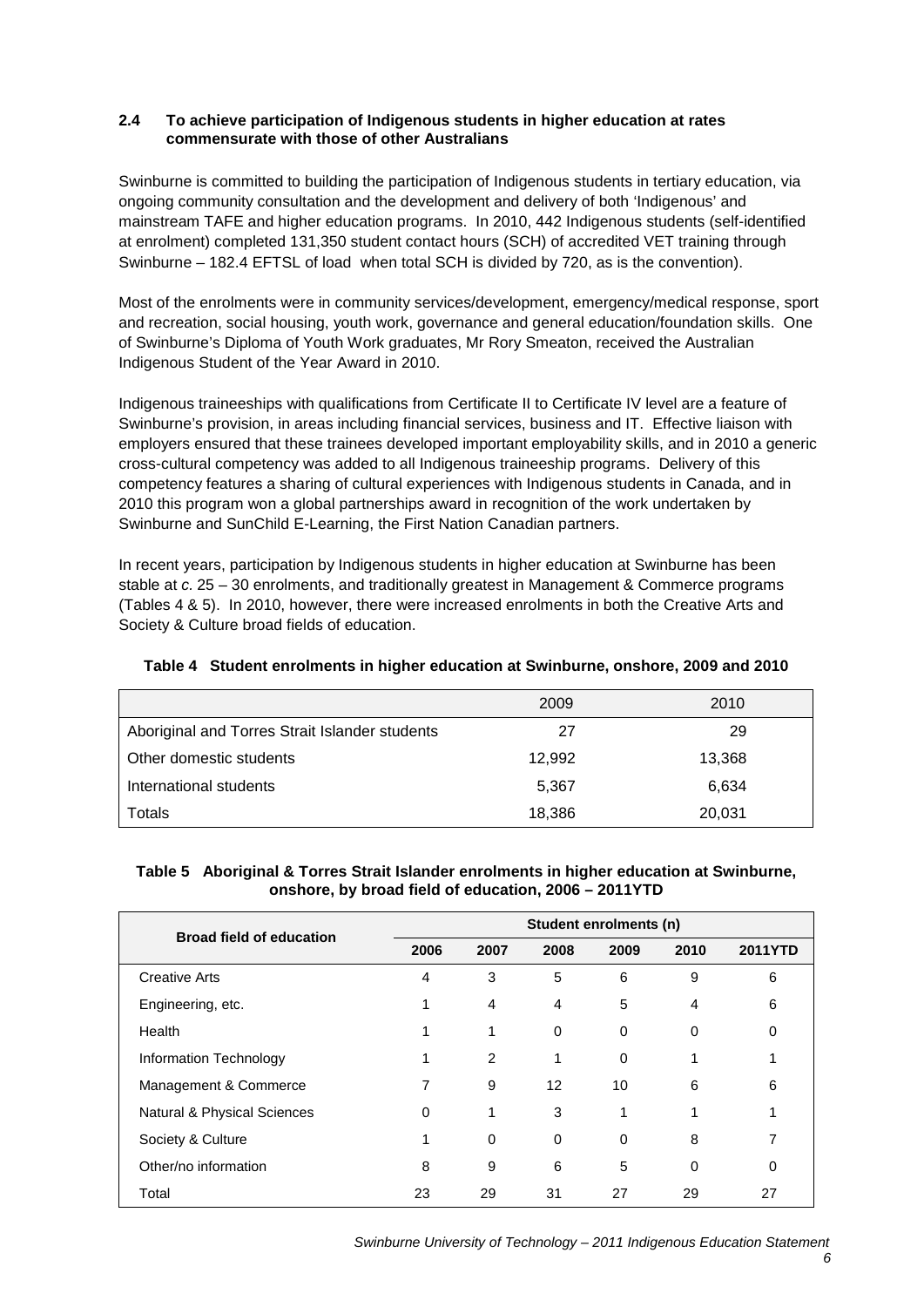Notwithstanding the increased number of Indigenous student commencements in 2010 compared with in 2009, access and participation rates at Swinburne remain low by Victorian and Australian standards (Table 6).

#### **Table 6 Access and participation, Aboriginal & Torres Strait Islander students in higher education at Swinburne, onshore, by broad field of education, 2006 – 2010**

| Access & participation at Swinburne <sup>1</sup> | 2006 | 2007 | 2008 | 2009 | 2010 |
|--------------------------------------------------|------|------|------|------|------|
| Access rate <sup>2</sup> $(%)$                   | 0.24 | 0.39 | 0.28 | 0.17 | 0.25 |
| Participation rate <sup>3</sup> (%)              | 0.20 | 0.26 | 0.27 | 0.22 | 0.22 |
| Participation ratio <sup>4</sup>                 | 0.36 | 0.46 | 0.48 | n/a  | n/a  |

1 Data for undergraduate and postgraduate students are combined. 2 Access rate = % *commencing* Indigenous students in the *commencing* domestic student population.

3 Participation rate = % Indigenous students in the *total* domestic student population.

Participation ratio = the participation rate of Indigenous students  $\div$  the proportion of Indigenous students in the relevant population.

As noted, Indigenous students participate in a range of mainstream programs delivered across the Swinburne TAFE Division, as well as in accredited programs offered through the Indigenous Education Office that are designed specifically to meet the needs of Indigenous Australians. In 2010, this training was provided in areas including community development, community services, training and assessment, youth work, sport and recreation, financial services, business administration and business governance – in addition to Certificate I, II and III in Mumgu-Dahl Tyama-Tyit foundation studies.

The University's provision is also shaped through close collaboration with other organisations in support of *their* specific Indigenous employment strategies and training priorities. Examples are AFL SportsReady and the ANZ Banking Group. In the case of the latter, students undertake the Certificate II in Business while they complete Years 11 and 12. On completion, a number have been offered full time positions as Certificate III trainees with ANZ (currently the main recruiter of Indigenous trainees from Swinburne), and in 2010 the Certificate III in Financial Services was provided throughout rural Victoria to ANZ trainees.

Through partnerships with Aboriginal Affairs Victoria, the Office of the Registrar of Indigenous Corporations, the Department of Premier & Cabinet in South Australia, Melbourne Storm, Ngwala Willumbong and other organisations, Swinburne provided diploma level training in business governance, community development and youth work in 2010, all with high retention and completion rates. These programs all provide a pathway into the new Advanced Diploma of Community Leadership & Development.

Continued development of pathways into TAFE, and from TAFE to higher education, will further enable Indigenous students to choose options that offer potential for ongoing, meaningful employment in various Indigenous and mainstream roles. Swinburne is committed to developing education-toemployment pathways, and the career-related benefits of tertiary education are widely promoted.

This work is complemented by the development and promotion of industry engaged learning and international mobility programs. For example, in 2010 ten Indigenous Swinburne students and three staff members participated in a mobility program organized through the Commonwealth's Endeavour Awards Scheme. This inaugural week-long study tour to Timor Leste complemented the participants' studies in community development, youth work and governance, and it received the 2010 Vice-Chancellor's Internationalisation Award.

*7*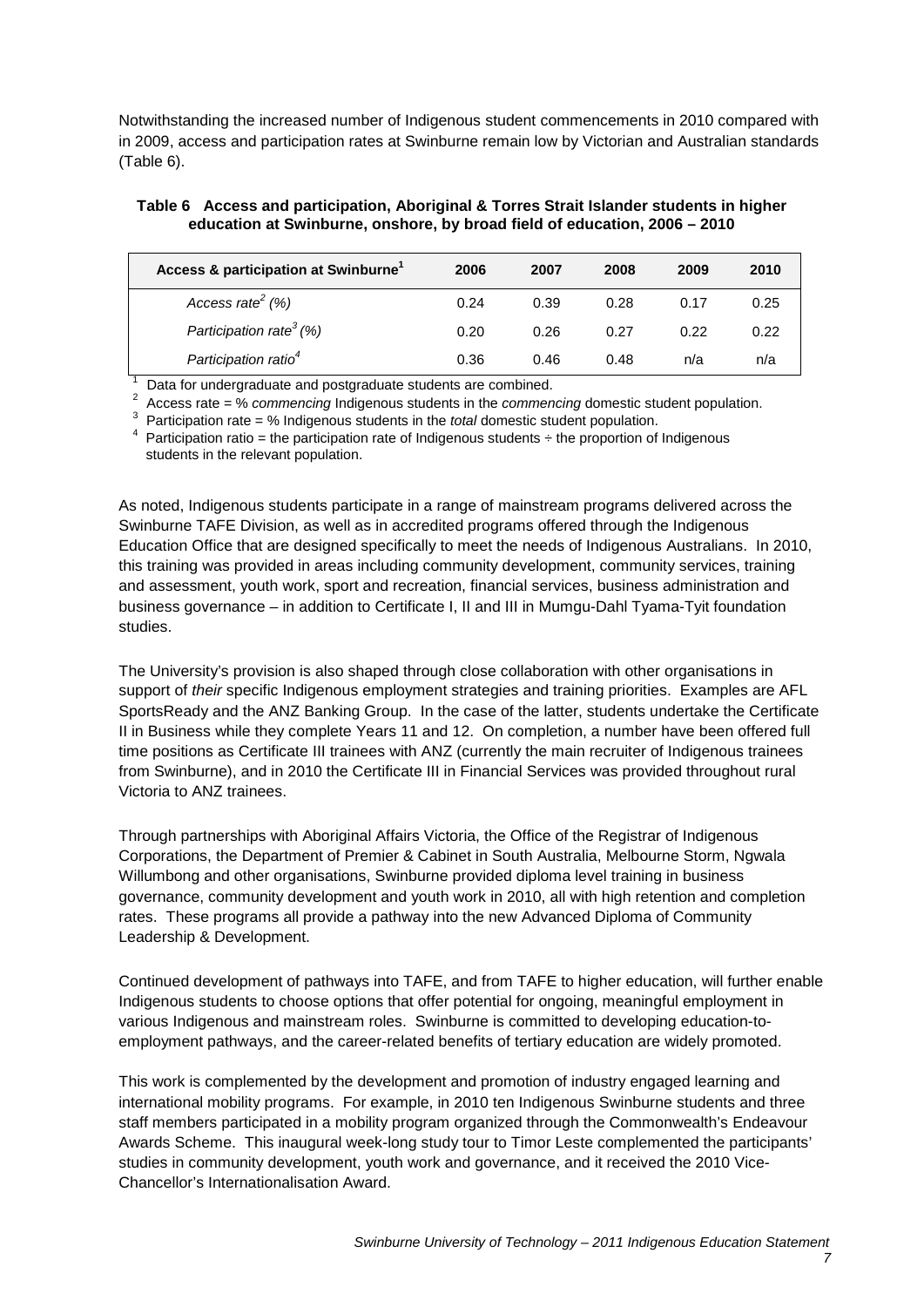# **2.5 To enable Indigenous students to attain the same graduation rates from award courses in Higher Education as for other Australians**

At Swinburne, the Indigenous Education Office works with the higher education faculties and TAFE schools to support Indigenous students via several support programs. These include advice and assistance at the time of course selection and enrolment, and tutoring through the ITAS tutorial scheme. As a result of these initiatives, Indigenous students feel more 'at ease' in their learning environment and better prepared to undertake and complete their studies. Thus, tutoring and mentoring programs are vital tools for the success of Indigenous students at Swinburne and in the wider community. The employment of Indigenous academics is also a key to providing a culturallyappropriate, supportive learning environment (Section 2.3).

Historically, Indigenous students undertaking higher education study at Swinburne have performed about as well as other domestic students in terms of their success (progression) rates and grade point averages, but there was a decline in % success in 2010 (Tables 7 & 8). On the other hand, Indigenous student attrition was cut by more than half in 2009, the latest year for which data are available (Table 9).

# **Table 7 % success (progression rate) for Aboriginal & Torres Strait Islander students in higher education at Swinburne, 2006 – 2010**

| <b>Higher education programs</b> | $%$ success |      |      |      |      |
|----------------------------------|-------------|------|------|------|------|
|                                  | 2006        | 2007 | 2008 | 2009 | 2010 |
| Indigenous students              | 97.2        | 85.6 | 84.0 | 87.0 | 75.5 |
| Other domestic students          | 88.0        | 87.7 | 86.8 | 86.6 | 84.6 |

# **Table 8 Mean grade point average for Aboriginal & Torres Strait Islander students in higher education at Swinburne, 2006 – 2010**

| <b>Higher education programs</b> | Mean grade point average |      |      |      |      |
|----------------------------------|--------------------------|------|------|------|------|
|                                  | 2006                     | 2007 | 2008 | 2009 | 2010 |
| Indigenous students              | 73.6                     | 65.7 | 64.6 | 68.0 | 66.1 |
| Other domestic students          | 66.9                     | 67.1 | 67.4 | 67.3 | 67.0 |

# **Table 9 % attrition, Aboriginal & Torres Strait Islander students in higher education at Swinburne, 2006 – 2009**

| <b>Higher education programs</b> | Attrition (%) |      |      |      |  |  |
|----------------------------------|---------------|------|------|------|--|--|
|                                  | 2006          | 2007 | 2008 | 2009 |  |  |
| Indigenous students              | 24.0          | 27.2 | 29.0 | 12.0 |  |  |
| Other domestic students          | 18.5          | 16.5 | 17.5 | 15.9 |  |  |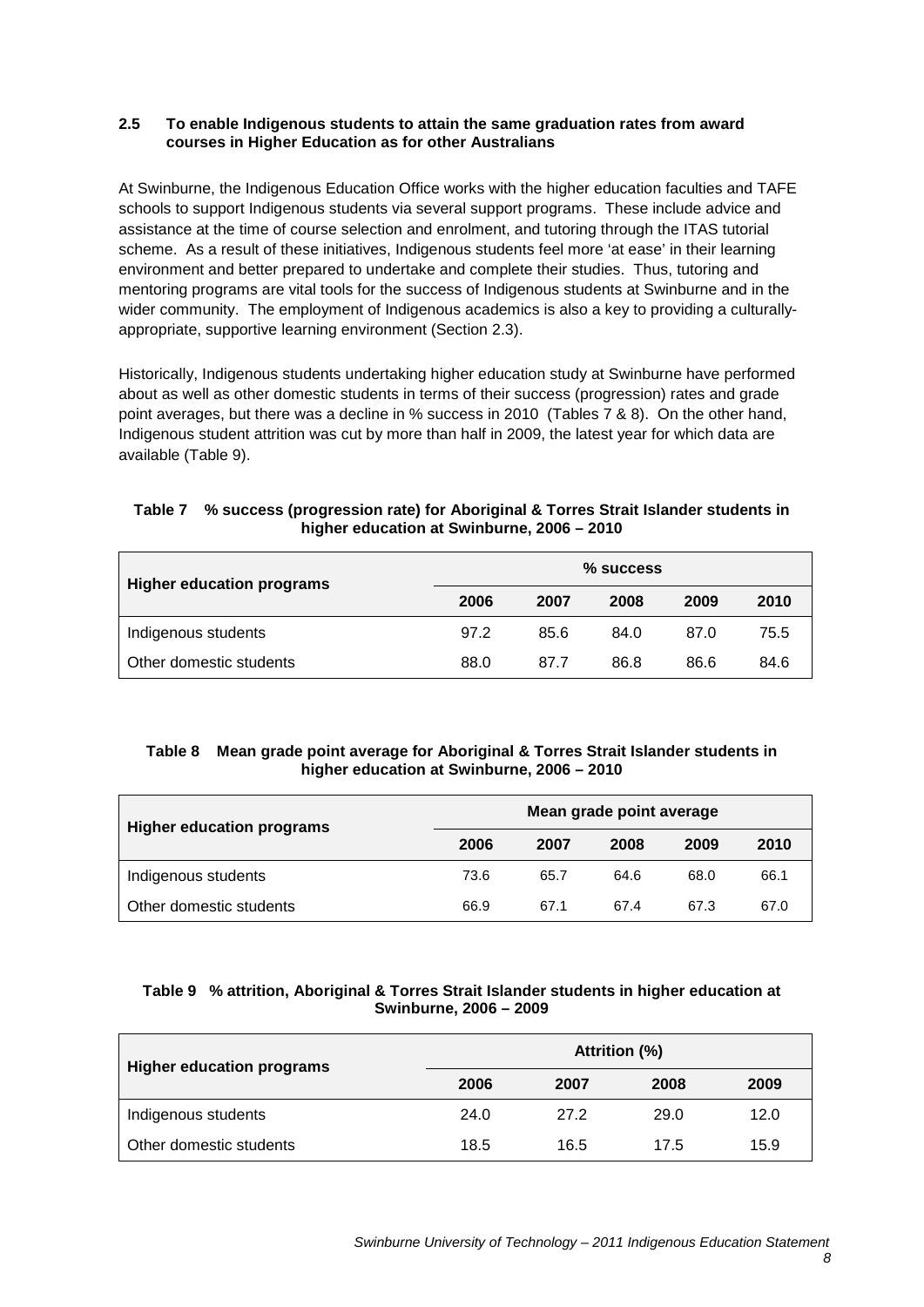Retention rates for Indigenous students at Swinburne are consistently above the national average, but below those of the University's other domestic students (Table 10). Degree completions remain very low at just  $4 - 6$  each year (Table 11).

#### **Table 10 % retention, Aboriginal & Torres Strait Islander students in higher education at Swinburne, 2006 – 2009**

| <b>Higher education programs</b> | Retention $(\%)^1$ |      |      |      |  |  |
|----------------------------------|--------------------|------|------|------|--|--|
| 2006                             |                    | 2007 | 2008 | 2009 |  |  |
| Indigenous students              | 72.2               | 79.2 | 67.9 | 72.7 |  |  |
| Other domestic students          | 77.8               | 79.5 | 80.1 | 79.0 |  |  |

<sup>1</sup> Retention for a given year/cohort = (no. continuing students)  $\div$  (no. all enrolled students – no. completed).

# **Table 11 Aboriginal & Torres Strait Islander student graduations, higher education at Swinburne, 2006 – 2010**

| <b>Higher education programs</b> | <b>Graduations (n)</b> |                |       |       |       |
|----------------------------------|------------------------|----------------|-------|-------|-------|
|                                  | 2006                   | 2007           | 2008  | 2009  | 2010  |
| Indigenous students              |                        |                |       |       |       |
| Undergraduate<br>$\bullet$       | 1                      | $\overline{4}$ | 1     | 3     | 4     |
| Postgraduate<br>٠                | 5                      | $\overline{2}$ | 3     | 3     |       |
| Total<br>$\bullet$               | 6                      | 6              | 4     | 6     | 4     |
| Other domestic students          |                        |                |       |       |       |
| Undergraduate<br>$\bullet$       | 2,518                  | 2,405          | 2,266 | 2,685 | 2,956 |
| Postgraduate<br>$\bullet$        | 1,084                  | 1,210          | 1,529 | 1,888 | 2,180 |
| Total                            | 3,602                  | 3,615          | 3,795 | 4,573 | 5,136 |

Partly to strengthen performance in relation to all of these metrics, the University developed a comprehensive *2011 – 15 Social Inclusion Action Plan* during 2010, with specific strategies and targets identified for Indigenous education and employment at Swinburne. As well, dedicated meetings of the University's Joint Consultative Committee were conducted in 2010 to progress implementation of the revised *Indigenous Employment Strategy*.

Through its Strategic Planning & Quality Unit, Swinburne ensures that Indigenous student participation and performance data provide an accurate basis from which to target, develop and evaluate support activities. As well, the Indigenous Education Office continues to monitor and evaluate national and state programs to provide accurate benchmarks and reference points for the provision of culturally-appropriate support and study assistance.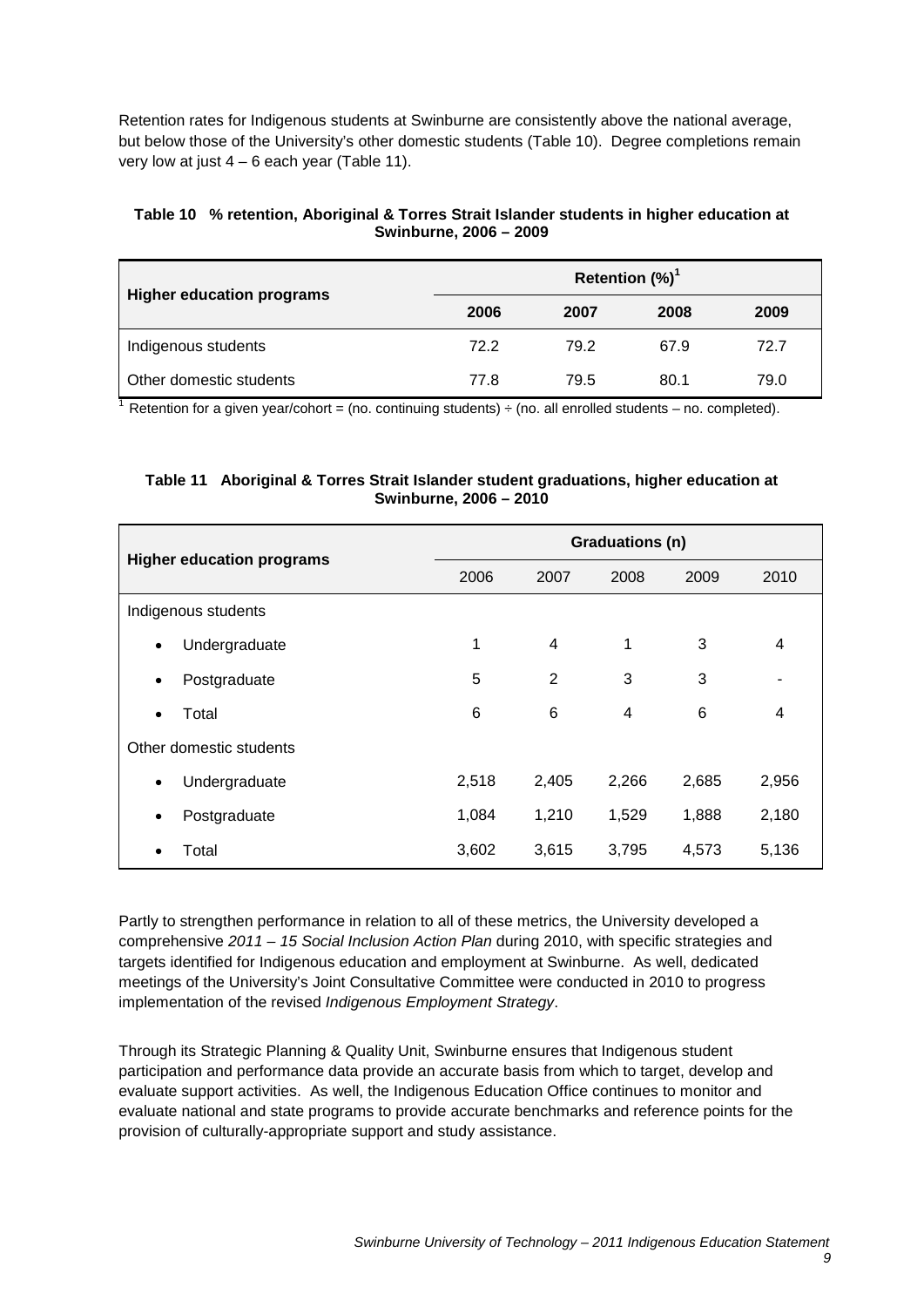# **2.6 To provide all Australian students with an understanding of, and respect for, traditional and contemporary Indigenous cultures**

Swinburne is committed to the teaching of Indigenous studies and cultures, as evidenced by the development and delivery of Indigenous-specific programs and units. These units include LIN101 *Indigenous Australian Studies* and two new units developed in 2010 for delivery in 2011 and beyond – LIN200 *Indigenous Representations* and LIN201 *International Indigenous Perspectives*. Other Indigenous-specific units will be developed in 2011, ready for delivery 2012, as part of the minor study sequence already available through the Faculty of Higher Education Lilydale.

Using the skills of Indigenous elders, academics and teachers, the promotion of culture within programs and units is in line with community expectations for Indigenous education. Moreover, it contributes to a rewarding and successful learning experience for cohorts that include a mix of both Indigenous and non-Indigenous students.

The adoption of the *Indigenous Employment Strategy* in 2009 (Section 2.2, Appendix 2) is ensuring that Swinburne managers receive cross-cultural and Indigenous awareness training as part of their mandatory diversity training. Managers, in turn, are encouraged to employ Indigenous staff in mainstream positions, including teaching positions. An important bi-product of an increasing Indigenous teaching presence should be elevated student awareness of Indigenous cultures and issues, across the disciplines, in both TAFE and higher education.

The University's work in this area extends to community-engaged research and consultancy. A noteworthy initiative in 2010 involved a partnership between the Faculty of Design Indigenous Knowledge Group and Link Up Queensland for the delivery of a 'Sustaining Connections' project in 14 Queensland Indigenous communities. Funded by the Australian Research Council, the Office of Aboriginal & Torres Strait Islander Health (OATSIH) and Virgin Airlines Australia, and led by noted Swinburne Indigenous academic Dr Norman Sheehan, this project focused on the Stolen Generation and their families. With the active involvement of more than 200 community members, the project provided part-time employment for 17 community facilitators, in addition to an Aboriginal film-maker and an Aboriginal research assistant employed directly by the University.

The Sustaining Connections project is continuing in 2011 with the aid of OATSIH funding, and the associated research report (completed recently in partnership with Professor Graham Martin of the University of Queensland) will be mailed to the more than 300 Aboriginal Medical Services operating across the continent. This will greatly increase awareness, within the wider Australian community, of the critical issues addressed in the project. Further, the Indigenous Knowledge Group has been invited to submit for Commonwealth Department of Health & Ageing support to extend the initiative through the development of a Social & Emotional Well-being (SEWB) program for the Stolen Generation community and SEWB workers throughout Australia.

The University also provides cultural recognition through staff, student and organizational participation in cultural activities including the Day of Healing, and Reconciliation and NAIDOC Weeks. Through involvement in these and other events, Swinburne students become more aware of traditional and contemporary Indigenous concerns, and it is hoped that this heightened awareness will build mutual respect for Indigenous culture and heritage – and a growing respect for the ongoing role of Indigenous communities in Australia today.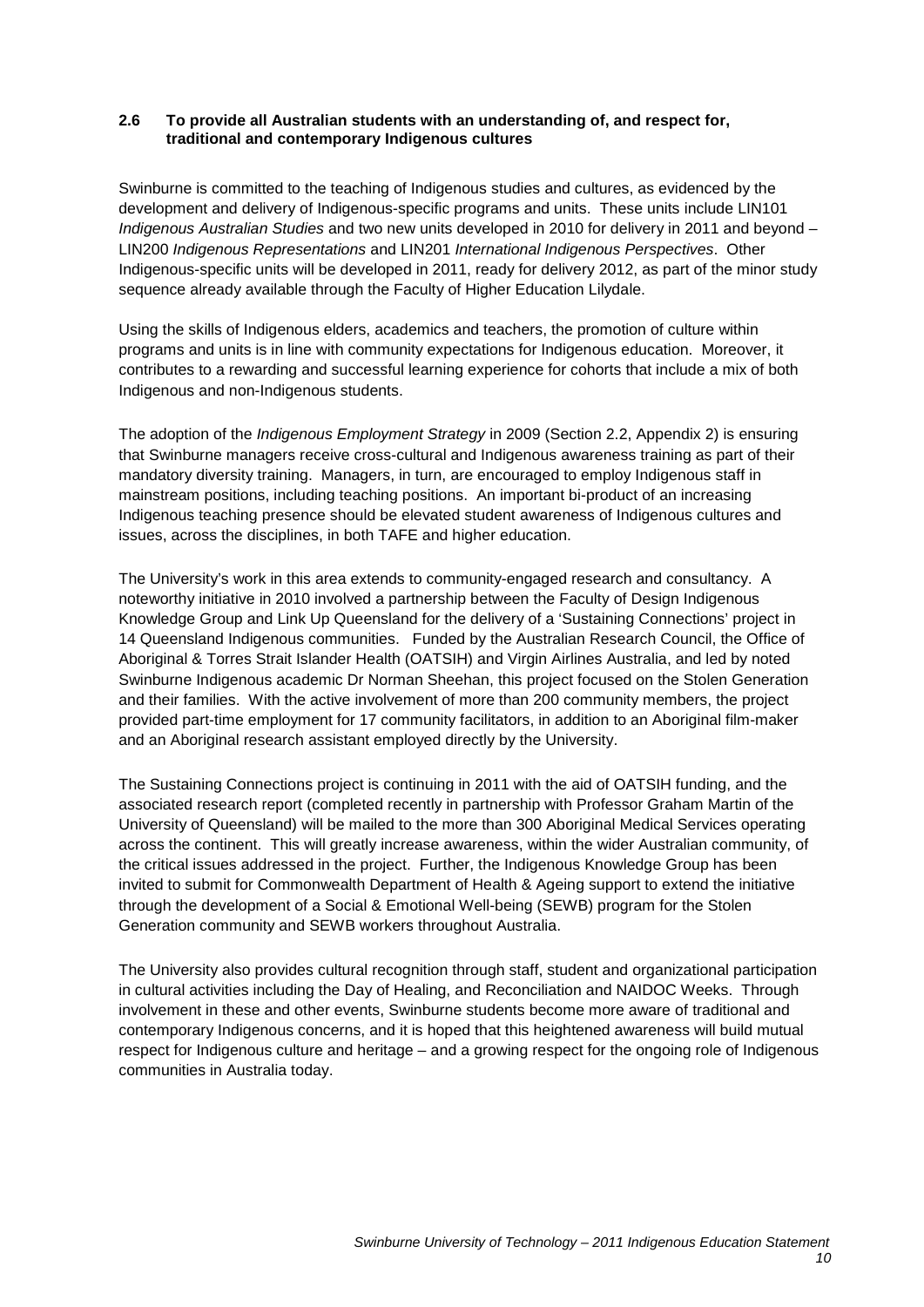# **Section 3 – Expenditure of Indigenous Support Program Grant**

| INCOME for Indigenous Support Program for 2010 |                                                                                                                                 |          |
|------------------------------------------------|---------------------------------------------------------------------------------------------------------------------------------|----------|
|                                                | 2010 ISP grant                                                                                                                  | \$108.00 |
|                                                | Unspent 2010 ISP funds, to be carried over to 2011 – as reported in your providers 2010<br>audited annual financial statements. |          |
|                                                | TOTAL ISP income for 2010                                                                                                       |          |

| 4  | EXPENDITURE of Indigenous Support Program (ISP) 2010 (from Item 1)          |              |
|----|-----------------------------------------------------------------------------|--------------|
| 4a | Operating costs, including salaries, for Indigenous support services.       |              |
|    | - Salaries                                                                  | \$75,816.43  |
|    | - Travel                                                                    | \$93.24      |
| 4b | Capital Items – major items purchased for Indigenous student/staff use only |              |
|    | Computer equipment and software purchased for the Oonah Centre              | \$9,709.45   |
| 4c | Higher education provider overheads.                                        | \$42.120.00  |
| 4d | Other Indigenous Support Program expenditure                                |              |
| 4e | Total Indigenous higher education expenditure for 2010                      | \$127,739.12 |

|           | <b>EXPENDITURE of Indigenous Support Program carry over funds 2010 (from Item 2)</b> |  |
|-----------|--------------------------------------------------------------------------------------|--|
| - 5а      | Operating costs, including salaries, for Indigenous support services.                |  |
| .5h       | Capital Items.                                                                       |  |
| 5c        | Higher education provider overheads.                                                 |  |
| 5d        | Other Indigenous Support Program expenditure.                                        |  |
| <b>5e</b> | Total expenditure of carry over funds.                                               |  |

|                | INCOME for Other Indigenous funds provided in 2010 <sup>1</sup>                                                                                                |     |
|----------------|----------------------------------------------------------------------------------------------------------------------------------------------------------------|-----|
| 6a             | Other funds provided to Indigenous higher education (non ISP funds, including other<br>Commonwealth grants, state government grants, privately sourced funds). | n/a |
| 6 <sub>b</sub> | Total Indigenous higher education income for 2010                                                                                                              | nıa |
|                | Eveludos ADC funding                                                                                                                                           |     |

Excludes ARC funding.

|    | EXPENDITURE of Other Funds in 2010 (Item 6b)                                                                                                                                  |     |
|----|-------------------------------------------------------------------------------------------------------------------------------------------------------------------------------|-----|
| 7а | Expenditure of other funds provided to Indigenous higher education (non ISP funds<br>including other Commonwealth grants, state government grants & privately sourced funds). | n/a |
| 7b | Total Indigenous higher education expenditure for 2010                                                                                                                        | nla |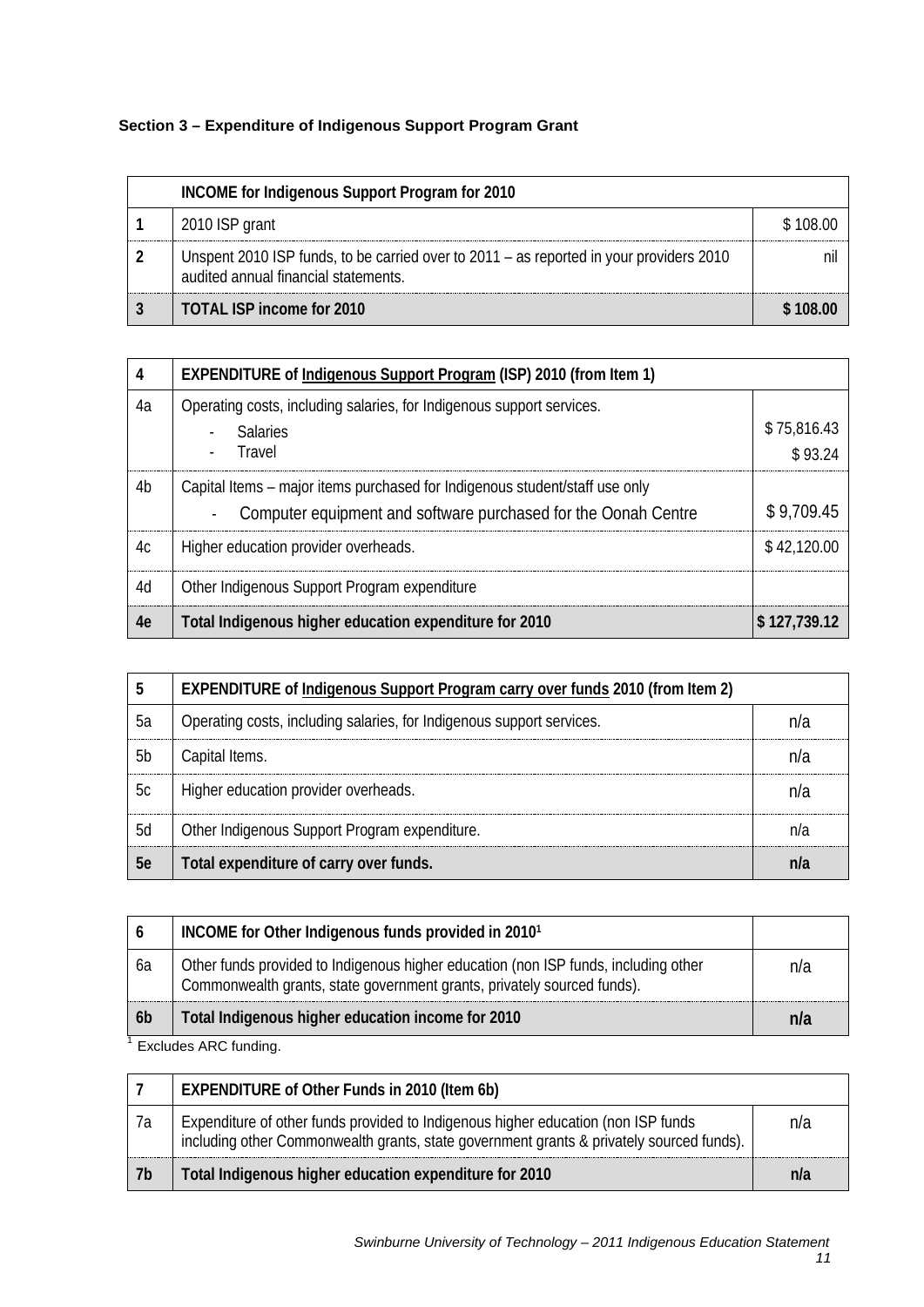#### **Section 4 – Contact information**

#### **University Officer**

**Tom Aumann** Director, Strategic Planning & Quality Phone: (03) 9214 4598 Fax: (03) 9214 5483 Email: [taumann@swin.edu.au](mailto:taumann@swin.edu.au)

## **Indigenous Education Unit Officers**

#### **Sharon Rice**

Director, Learning, School for Sustainable Futures Swinburne University of Technology Croydon Campus, Norton Rd., Croydon, Victoria, 3136 Phone: (03) 9726 1729 Fax: (03) 9726 1425 E-mail: [srice@swin.edu.au](mailto:srice@swin.edu.au)

# **Christine Hayes**

Manager, Centre of Lifelong Learning School for Sustainable Futures Swinburne University of Technology Croydon Campus, Norton Rd., Croydon, Victoria, 3136 Phone: (03) 9726 1428 Fax: (03) 9726 1425<br>E-mail: chayes@sv [chayes@swin.edu.au](mailto:chayes@swin.edu.au)

#### **Section 5 – Publication of the Statement**

The 2010 Indigenous Education Statement will be placed on the Indigenous Education Office webpage at the following address: [www.tafe.swinburne.edu/cevl/](http://www.tafe.swinburne.edu/cevl)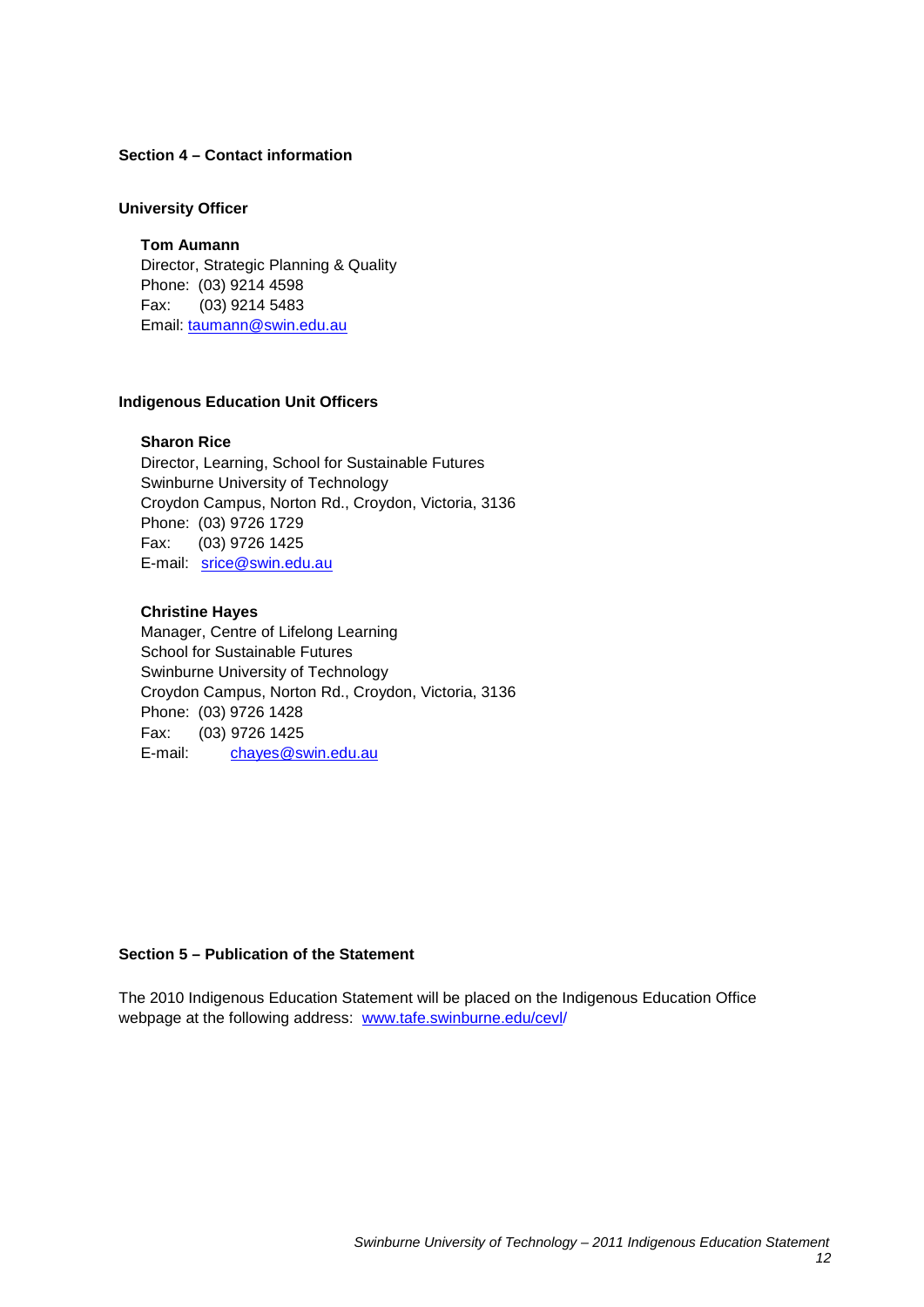# **Section 6 – Appendices**

**Appendix 1**

**Swinburne University of Technology Indigenous Employment Strategy**

# **Background**

The development of this Strategy was coordinated by Dr Barry Judd in order to provide a framework for improving the involvement of Indigenous Australians in the Higher Education sector of the University. The Strategy focuses on ways to increase and support Indigenous Australians in their educational and employment endeavours.

The social and economic marginality experienced by Indigenous Australians extends to their ability to access, participate and succeed in Higher Education, both as students in undergraduate degree and postgraduate level study programs, and as members of the Higher Education workforce where they are currently under-represented in academic and professional roles.

Swinburne's highly successful Indigenous TAFE education program, which generates approximately \$800,000 in income annually, is an example of an initiative that addresses Indigenous issues whilst delivering organisational benefits. It is expected that advancing Indigenous Australian employment across the University will deliver similar organisational benefits. For example, increasing the number of Indigenous academic positions should enhance Swinburne's ability to undertake Indigenous-focussed research, and attract competitive grants from the ARC and other bodies to support such work.

The paper recommends a number of short and longer term actions to improve Indigenous engagement within Swinburne.

#### **Objective and goals**

Swinburne's objective is to increase the educational and employment opportunities of Indigenous Australians. Four goals have been identified to aid strategic planning, and these are to:

- 1. Increase employment opportunities for Indigenous Australians through the provision of onthe-job training and establishment of a supportive and diverse culture
- 2. Increase postgraduate educational opportunities for Indigenous Australians
- 3. Increase Indigenous employees at Swinburne University
- 4. Increase awareness of cross-cultural and Indigenous issues through diversity awareness training.

These goals reinforce each other and should work towards achieving the proposed objective for the University.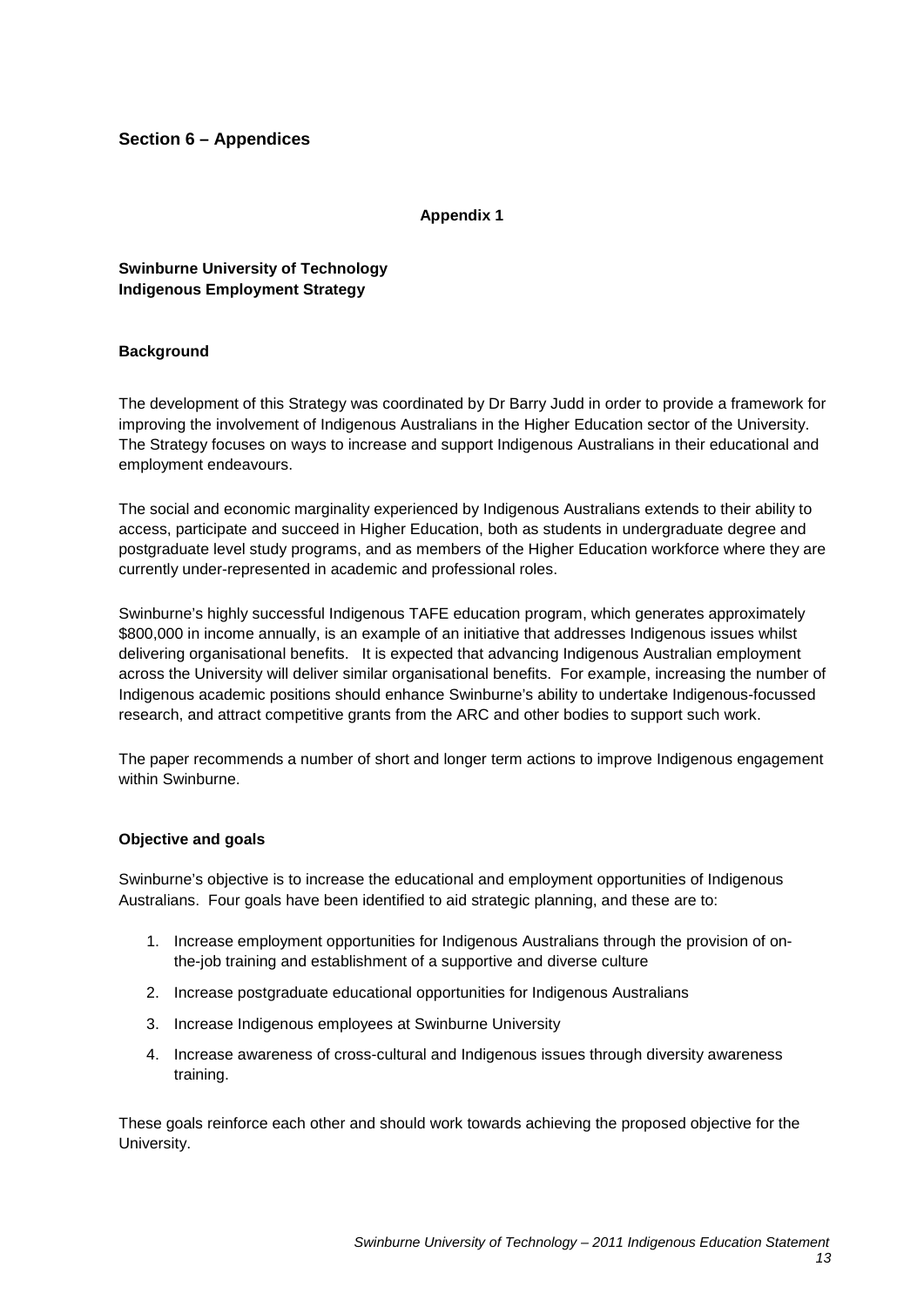# **Goal 1 Increase employment opportunities for Indigenous Australians through provision of on-the-job training and establishment of a supportive and diverse culture**

According to 2006 ABS census data, Indigenous Australians are under-represented in the Australian workforce. Though the Indigenous employment rate has improved in recent years, it remains three times higher (14%) than the national rate (5%). The recommendations that follow lay the foundations for Indigenous Australians to engage with Swinburne and increase their skills and future employment prospects. In particular, work experience and traineeship programs support the transition of Indigenous Australians from secondary to post-secondary education and employment.

#### **Recommendations**

- $\Rightarrow$  Develop partnerships with feeder schools to capitalise on work experience programs and encourage Indigenous Australians to undertake work experience at Swinburne.
- ⇒ Attempt to negotiate a more flexible Indigenous Employment clause in the Academic and General Staff Certified Agreement to enable the University to directly engage Indigenous Australians as both employees and students through the use of traineeships.
- $\Rightarrow$  Appoint a traineeship coordinator to oversee the Indigenous trainees. This position could take responsibility for the coordination of all trainees at Swinburne. This role is currently being informally managed by the Business Manager, TAFE Engineering Business Operations.
- ⇒ Source and support Indigenous school leavers to undertake traineeships in entry level positions, in partnership with trainee employers such as MEGT and feeder schools.
- $\Rightarrow$  Contact Indigenous students who have completed study over the past three or four years in order to use their stories or engage them as role models or mentors, especially in the areas of traineeships or apprenticeships, as we can provide scholarships for them to complete "Training And Assessment" qualifications and then teach on a flexible basis.
- ⇒ Where vacancies arise or additional staffing is needed, convert trainees to employment at Swinburne.

# **Goal 2 Increase post graduate educational opportunities for Indigenous Australians**

Education is a key to improving outcomes for Aboriginal and Torres Strait Islander people, with many studies showing improved health and socioeconomic status to be directly linked to educational participation and achievement. Indigenous students currently engage in education and training at lower rates, and achieve lower levels of educational attainment, than do Australian students generally.





Source: DEEWR Paper provided to IHEAC, Feb 08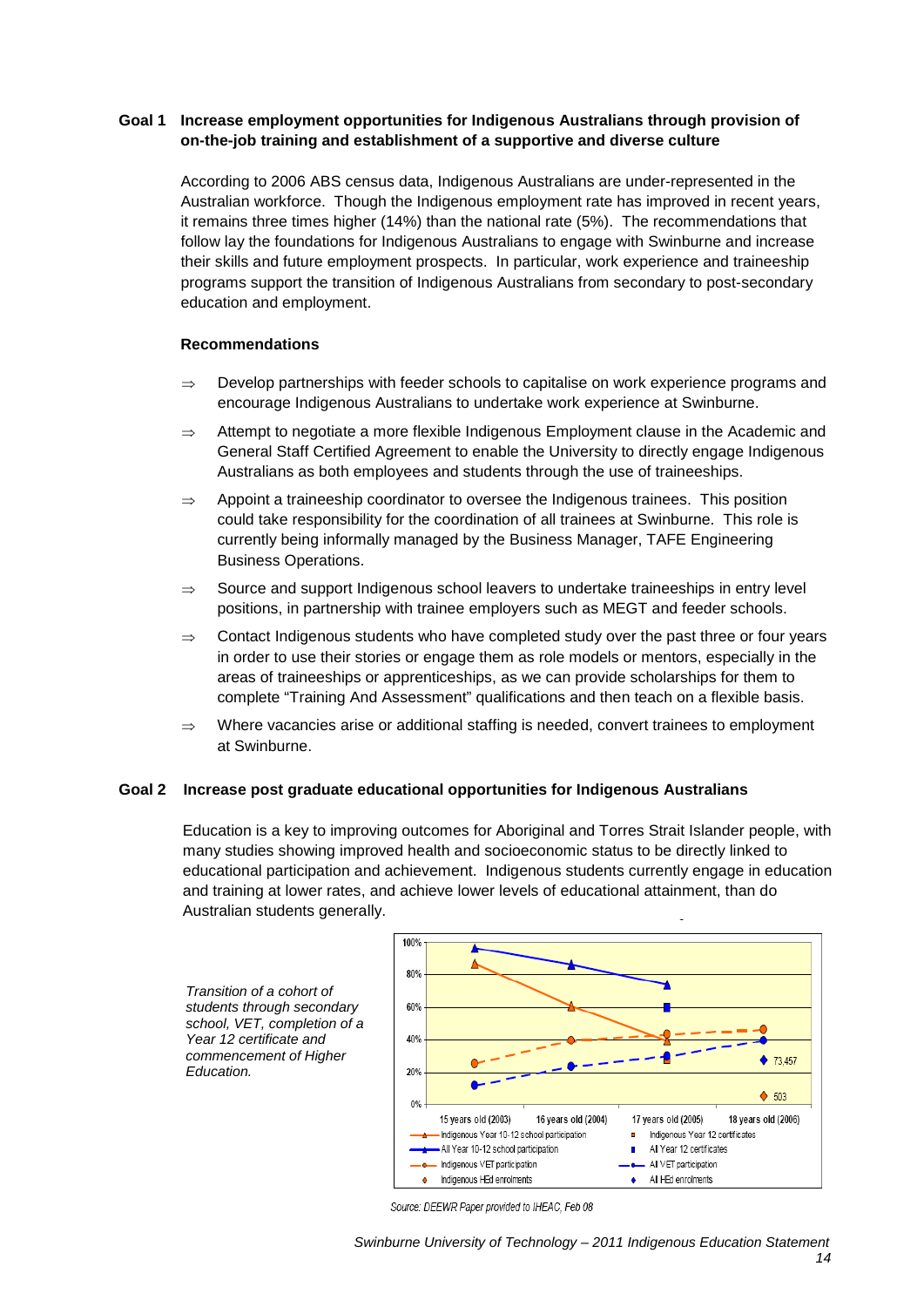A range of issues affect participation of Aboriginal and Torres Strait Islander peoples in education, particularly at post graduate levels, including: access to educational institutions; financial constraints; and community expectations. An academic scholarship scheme at Swinburne would support Indigenous Australians overcome some of these barriers and enable Indigenous Australians to undertake post graduate study. Current Indigenous students should be encouraged to apply. Further support and mentoring could be offered to enable scholarship holders to undertake sessional teaching and research work with a view to developing the necessary skills to undertake an academic career at Swinburne upon completion.

# **Recommendations**

- ⇒ Implement a targeted academic scholarship scheme for Indigenous Australians undertaking post graduate qualifications.
- $\Rightarrow$  Encourage and enable scholarship holders to undertake sessional teaching and research work to build an academic skill base.
- ⇒ Consider instituting an Indigenous Research Methodologies Master Class.

#### **Goal 3 Increase Indigenous employees at Swinburne University**

Indigenous Australian are acutely under represented within the Victorian Higher Education workforce. The Indigenous Higher Education Advisory Council data suggests that while some positive gains have been made through the employment of Indigenous academics occupying teaching only roles, those engaged in research only and research and teaching positions are in decline since 2006.

While the employment of Indigenous Australians in academic roles, especially research only positions, is critical to Indigenous Australian participation in Australia's higher education sector, the employment of general staff is as important in attempts to create a critical mass of Indigenous Australians in the sector. The enhancement of employment opportunities for Indigenous Australians also has the potential to generate additional income insofar as increases in Indigenous staff numbers are likely to attract increases in Indigenous students to an institution.

Swinburne's aim is to increase the number of Indigenous employees to better reflect the population percentage of Victorian Indigenous Australians and hopefully support the establishment of a highly visible and vibrant Indigenous Australian presence on campus. The Australian Bureau of Statistics, 2006 estimates the Indigenous population to represent 0.6% of Victoria's total population.

To support this goal Swinburne must increase its reporting capabilities to address current challenges in the collection and reporting of accurate Indigenous employee data. A number of factors impede Swinburne's ability to capture and report meaningful Indigenous data including whether successful applicants and current staff identify as Indigenous Australians, system constraints and varied methods of engagement such as consultancies and traineeships.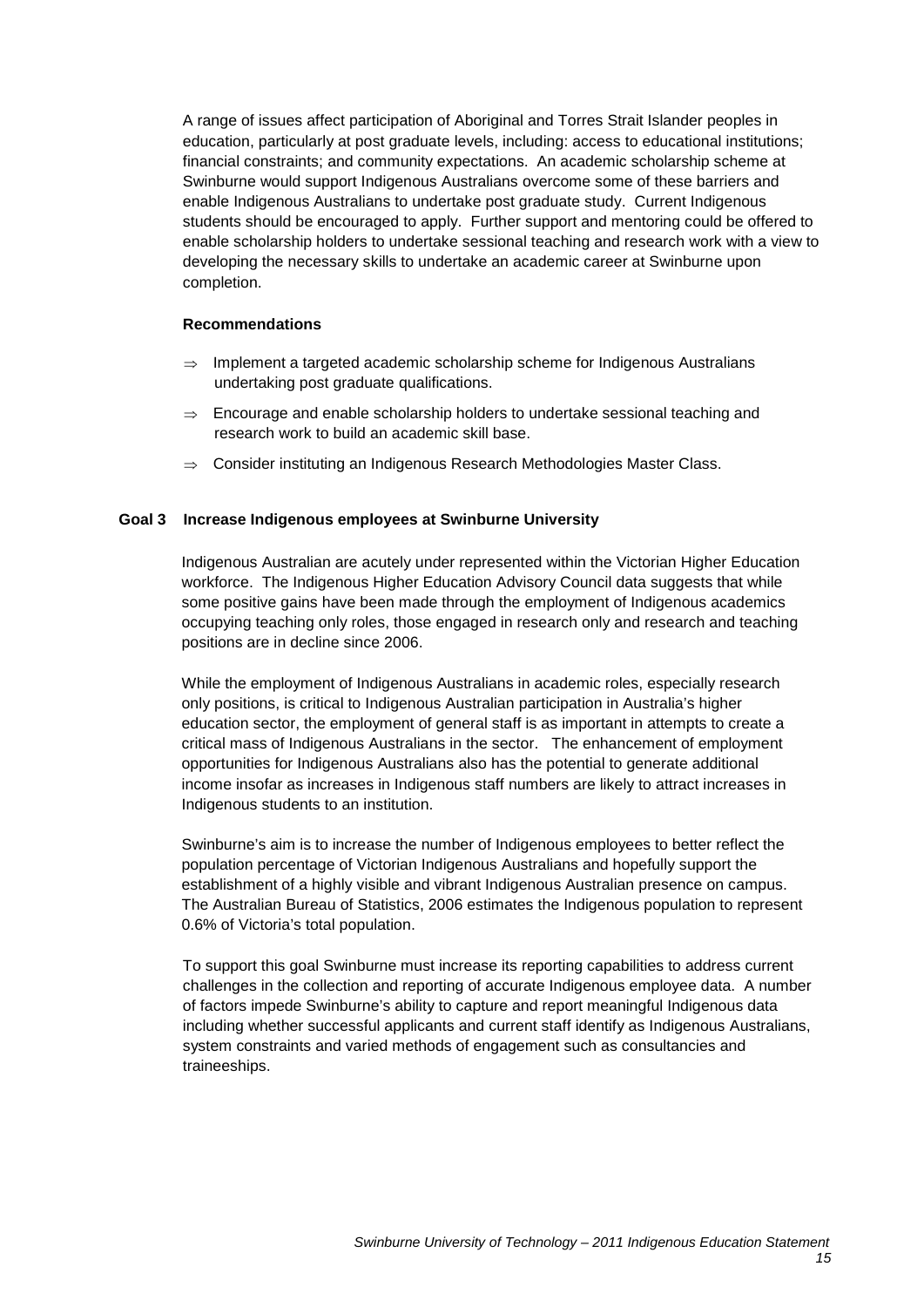#### **Recommendations**

- ⇒ Utilise Office of Indigenous Education networks and knowledge of Indigenous communities to assist Human Resources to appoint an Indigenous Australian to oversee the key actions detailed in this strategy including Indigenous recruitment programs, the facilitation, coordination and establishment of Indigenous networks and the provision of advice on the expansion of Indigenous education initiatives.
- ⇒ Recruit an Indigenous academic to a relevant academic area.
- ⇒ Engage Indigenous leaders and elders as adjunct appointments within a relevant academic area such as ISR.
- ⇒ Review recruitment and appointment processes to collect indigenous data and remove any barriers to Indigenous applicants by introducing more flexible appointment processes. For example the lack of Indigenous representation on selection panels may deter Indigenous applicants.
- ⇒ Define the indigenous field in the personal details form in Alesco to align with DEEWR reporting requirements.
- $\Rightarrow$  Adopt employment conditions that reflect and better accommodate the specific cultural needs of Indigenous employees such as the inclusion of cultural or extended family leave.
- ⇒ In collaboration with educational leaders, identify areas of teaching and research where Indigenous Australian expertise can make the valuable contribution to the University.
- ⇒ Establish a recruitment pool of Indigenous Australians including past students, secondary students from feeder schools and the Indigenous students currently receiving tuition at Swinburne (currently 130 students).
- ⇒ Advertise all relevant positions in national Indigenous media (for example, the *Koori Mail*, *National Indigenous Times*), and through local and regional email distribution lists).
- ⇒ Attempt to negotiate a more flexible Indigenous Employment clause in the Academic and General Staff Certified Agreement to better enable to University to engage Indigenous Australians as employees.
- $\Rightarrow$  Partner with peak Indigenous employers to develop a secondment program that sees Indigenous Australians supported in gaining tertiary work experience for up to 12 months.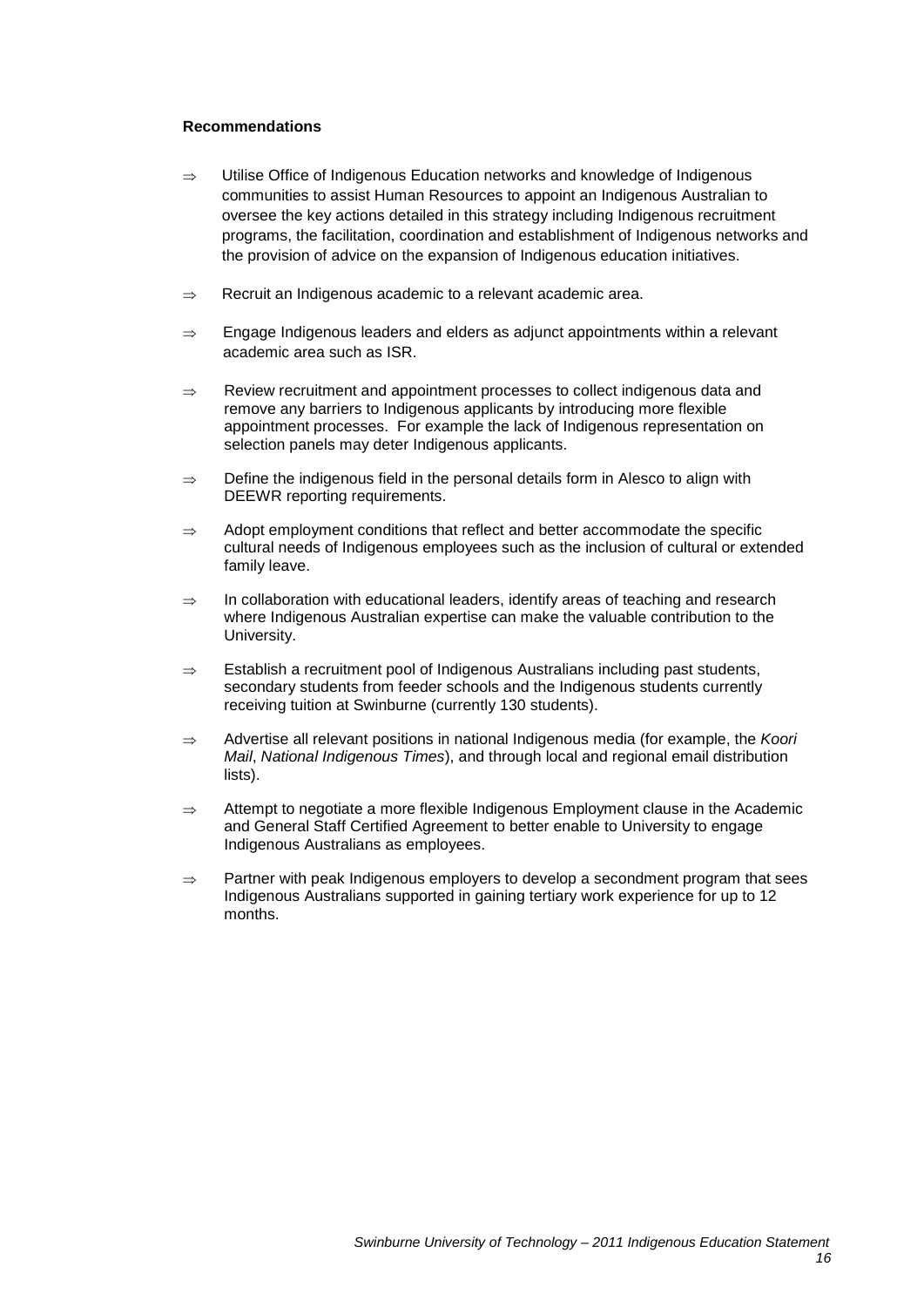# **Goal 4 Increase awareness of cross-cultural and Indigenous issues through diversity awareness training**

In the 2007 DEEWR Indigenous Education Statements, 25 of 39 Australian universities reported that they have an Indigenous member on the University Council or Senate, 30 out of 39 universities reported that they have an Indigenous advisory committee to advise senior management on Indigenous matters, and almost all universities report Indigenous representation on academic and management committees.

To maximise the opportunities to attract and retain Indigenous staff and students, Swinburne should consider having Indigenous representation in University governance to ensure cross-cultural and Indigenous issues are explored and addressed.

#### **Recommendations**

- $\Rightarrow$  Consider having Indigenous representation in University governance through the use of Cultural Chair (Professorial or Adjunct) appointments.
- ⇒ Ensure all managers receive cross-cultural and Indigenous awareness training as part of compulsory diversity training.
- ⇒ Review relevant HR policies to ensure that Swinburne's commitment to diversity and inclusive practices is explicit (for example, in the Appointments Policy).
- ⇒ Review HR procedures to include flexibilities in recruitment, selection and appointment practices (for example, in the Recruitment Strategy).